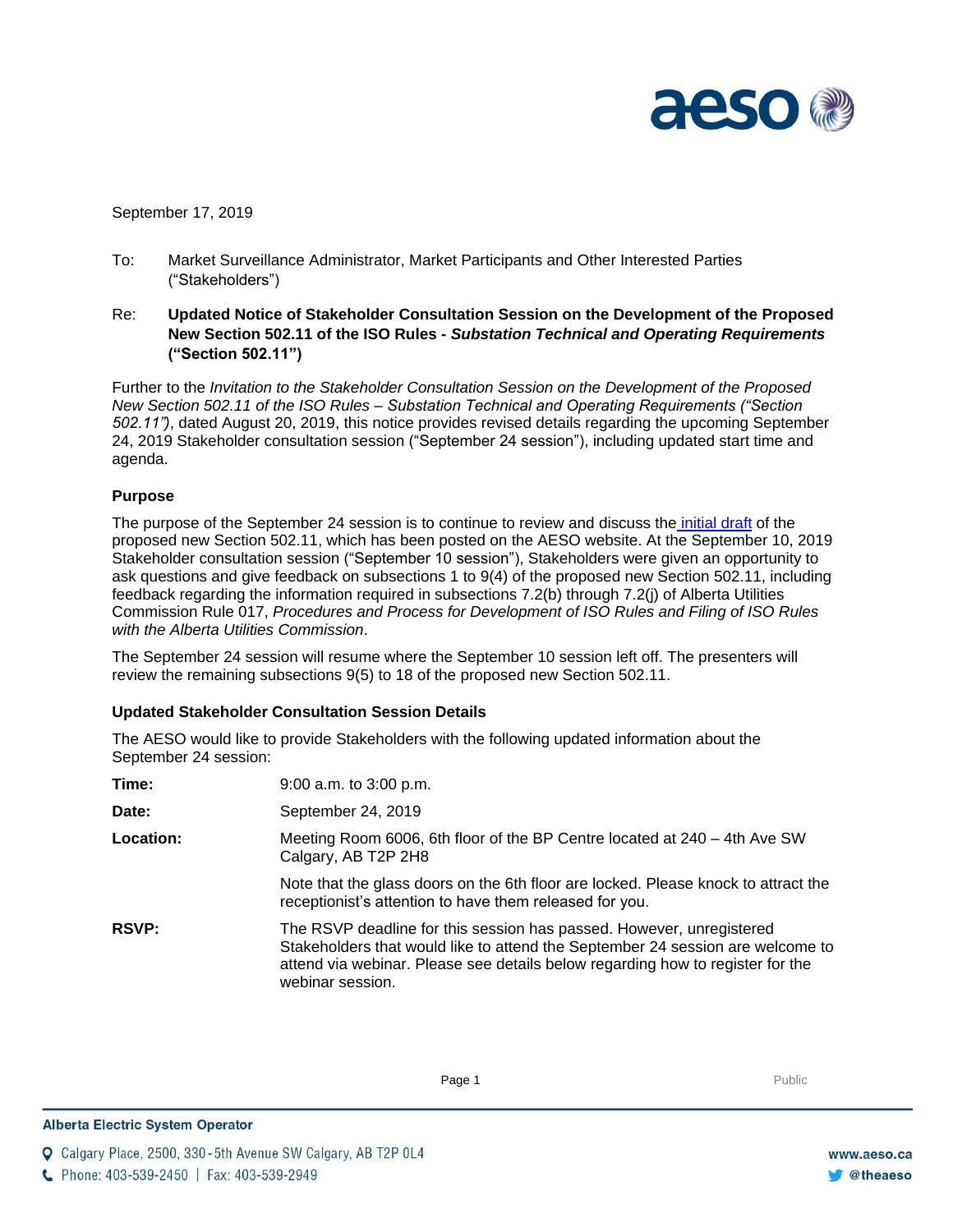# **Webinar Session**

Please [click here](https://attendee.gotowebinar.com/register/3450187624103167500) to register for the webinar by September 23, 2019.

In accordance with its mandate to operate in the public interest, the AESO will be audio and video recording this session and making the transcribed minutes available to the general public at [www.aeso.ca.](http://www.aeso.ca/) Video recording will be limited to shared screen presentation slides. The accessibility of these discussions is important to ensure the openness and transparency of this AESO process, and to facilitate the participation of stakeholders. Participation in this session is completely voluntary and subject to the terms of this notice.

The collection of personal information being collected by the AESO will be used for the purpose of capturing stakeholder input for the development of proposed Section 502.11. This information is collected in accordance with Section 33(c) of the *Freedom of Information and Protection of Privacy Act*. If you have any questions or concerns regarding how your information will be handled, please contact the Director, Information and Governance Services, 2500, 330 – 5th Ave SW, Calgary, Alberta, T2P 0L4 or by telephone at 403-539-2528.

# **Updated Agenda**

The updated agenda for the September 24 session is included below.

| $I$ Time        | <b>Agenda Item</b>                                                                                                                                              |
|-----------------|-----------------------------------------------------------------------------------------------------------------------------------------------------------------|
| $9:00 - 9:15$   | <b>Consultation Session Overview and Introductions</b>                                                                                                          |
| $9:15 - 10:30$  | Review Each Subsection (starting from subsection 9(5) of the proposed new<br>Section 502.11) and Provide Opportunity for Stakeholder Discussion and<br>Feedback |
| $10:30 - 10:45$ | Coffee Break                                                                                                                                                    |
| $10:45 - 12:00$ | Review Each Subsection of Proposed New Section 502.11 and Provide<br>Opportunity for Stakeholder Discussion and Feedback (continued)                            |
| $12:00 - 12:30$ | Lunch                                                                                                                                                           |
| $12:30 - 1:45$  | Review Each Subsection of Proposed New Section 502.11 and Provide<br>Opportunity for Stakeholder Discussion and Feedback (continued)                            |
| $1:45 - 2:00$   | Coffee Break                                                                                                                                                    |
| $2:00 - 2:45$   | Review Each Subsection of Proposed New Section 502.11 and Provide<br>Opportunity for Stakeholder Discussion and Feedback (continued)                            |
| $2:45 - 3:00$   | Wrap Up and Next Steps                                                                                                                                          |

# **Presentation**

The presentation for the September 2019 Stakeholder consultation sessions, *[Development of Proposed New](https://www.aeso.ca/assets/Uploads/Development-of-Proposed-New-Section-502.11-for-posting.pdf)  [Section 502.11 of the ISO rules, Substation Technical and Operating Requirements \("Section 502.11"\)](https://www.aeso.ca/assets/Uploads/Development-of-Proposed-New-Section-502.11-for-posting.pdf)*, has been posted on the AESO website. The September 24 session will focus on slides 36 to 55.

Sincerely,

*"Melissa Mitchell-Moisson"*

Melissa Mitchell-Moisson Regulatory Administrator